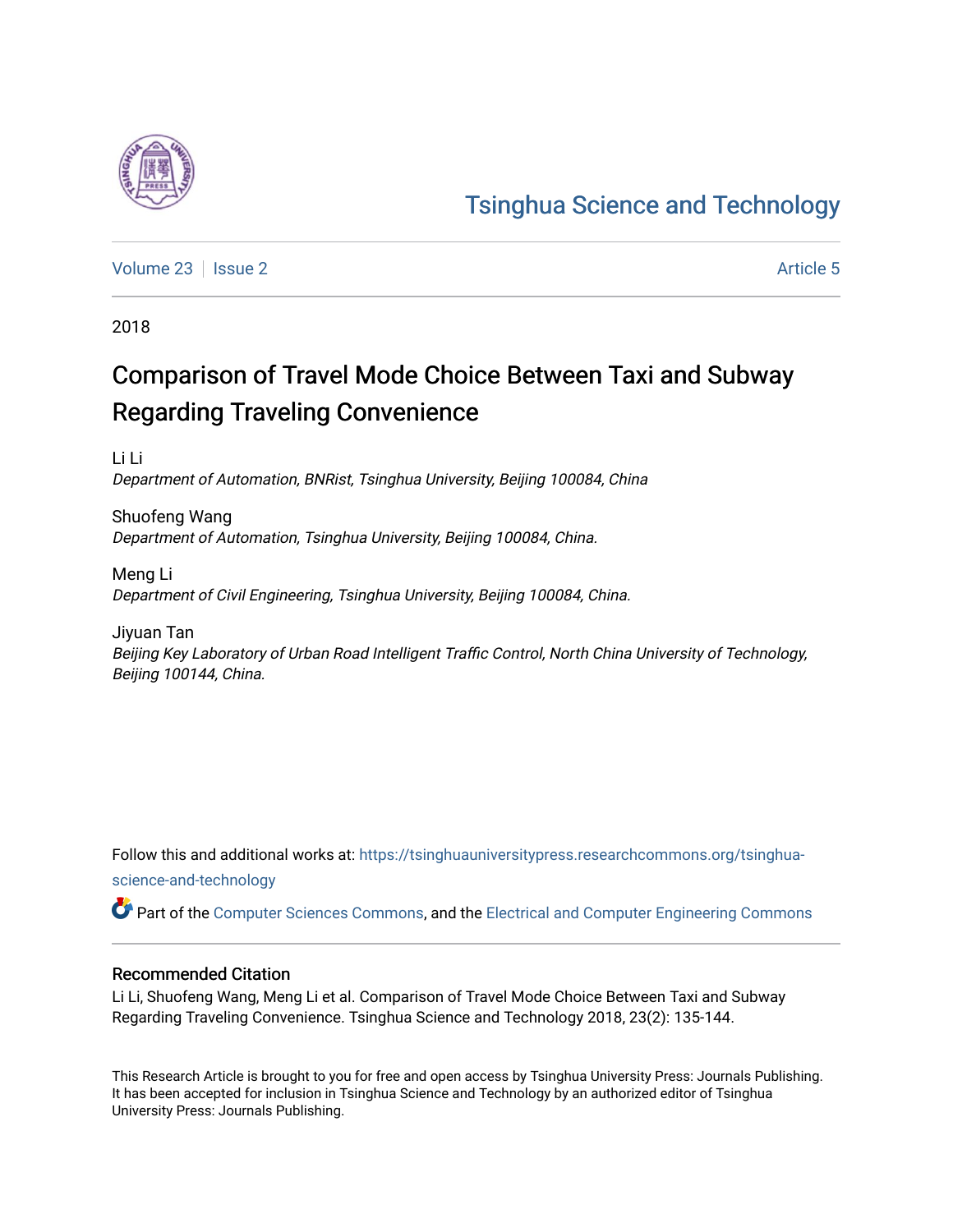**TSINGHUA SCIENCE AND TECHNOLOGY** ISSN 1007-0214 03/09 pp135–144 DOI: 10.26599 / TST.2018.9010059 Volume 23, Number 2, April 2018

## Comparison of Travel Mode Choice Between Taxi and Subway Regarding Traveling Convenience

Li Li, Shuofeng Wang, Meng Li*<sup>∗</sup>* , and Jiyuan Tan

Abstract: In this study, we investigate travel mode choice behavior between taxi and subway with an emphasis on the influence of traveling convenience. In the first stage, we examine the Origin-Destination (OD) points of Beijing taxi trips and compare these locations with the respective nearest subway station. Statistics reveal several interesting conclusions. First, for approximately 24.89% of all trips, no convenient subway connections exist between the OD pairs. As such, a taxi becomes the only viable choice. Second, for 80.23% of the remaining 75.11% of trips (equivalent to 60.26% of all trips), access distance from either the origin or the destination to the nearest subway station is greater than 500 meters. This phenomenon indicates that walking distance plays an important role in travel mode choice. In the second stage, we examine groups of taxi trips with similar travel distances and travel times to reveal common features. We establish a preference rule in terms of travel distance and travel time. This determines whether an individual driver will take a taxi or the subway, using a pairwise comparison-based preference regression model. Tests indicate that more than 95% of taxi trips can be correctly predicted by this preference rule. This conclusion reveals that traveling convenience dominates the travel model choice between taxi and subway. All these findings shed light on the factors that influence travel mode choice behavior.

Key words: travel mode choice; behaviors; taxi; subway; preference modeling

## 1 Introduction

Rail travel is extensively viewed to be more sustainable than road-based transport and an appropriate solution to relieve traffic congestion[1*−*4]. However, many residents still prefer to use cars rather than express rail/subways

- *•* Shuofeng Wang is with Department of Automation, Tsinghua University, Beijing 100084, China.
- *•* Meng Li is with Department of Civil Engineering, Tsinghua University, Beijing 100084, China. E-mail: mengli@tsinghua.edu.cn.
- *•* Jiyuan Tan is with Beijing Key Laboratory of Urban Road Intelligent Traffic Control, North China University of Technology, Beijing 100144, China.
- *∗* To whom correspondence should be addressed. Manuscript received: 2016-11-20; revised: 2017-04-21; accepted: 2017-05-21

for traveling[5*,*6]. Some residents will choose a taxi for traveling when private cars are not available. As a result, cars remain the dominant travel mode in most cities. The continuous increase in car use has placed considerable pressure on many local governments.

To attract more residents to take rail/subways, it is necessary to investigate the factors that influence the choice of travel mode, before we reshape and balance travel demand and supply[7*−*9]. Different models have been proposed to mine travel mode data from GPS (Global Position System) trajectory data[10*−*13] or smart card boarding data $[14]$ . To understand why people choose particular travel modes, researchers have studied several factors which could influence the choice of travel mode. These factors include travel distance $[15]$ , travel time<sup>[16]</sup>, travel costs<sup>[17,18]</sup>, perceptions<sup>[19]</sup>, habits<sup>[20]</sup>, trip purpose<sup>[14]</sup>, desires for personal space or for safety<sup>[15,21]</sup>, and identities or prestige<sup>[22,23]</sup>. Studies on the choice of

*<sup>•</sup>* Li Li is with Department of Automation, BNRist, Tsinghua University, Beijing 100084, China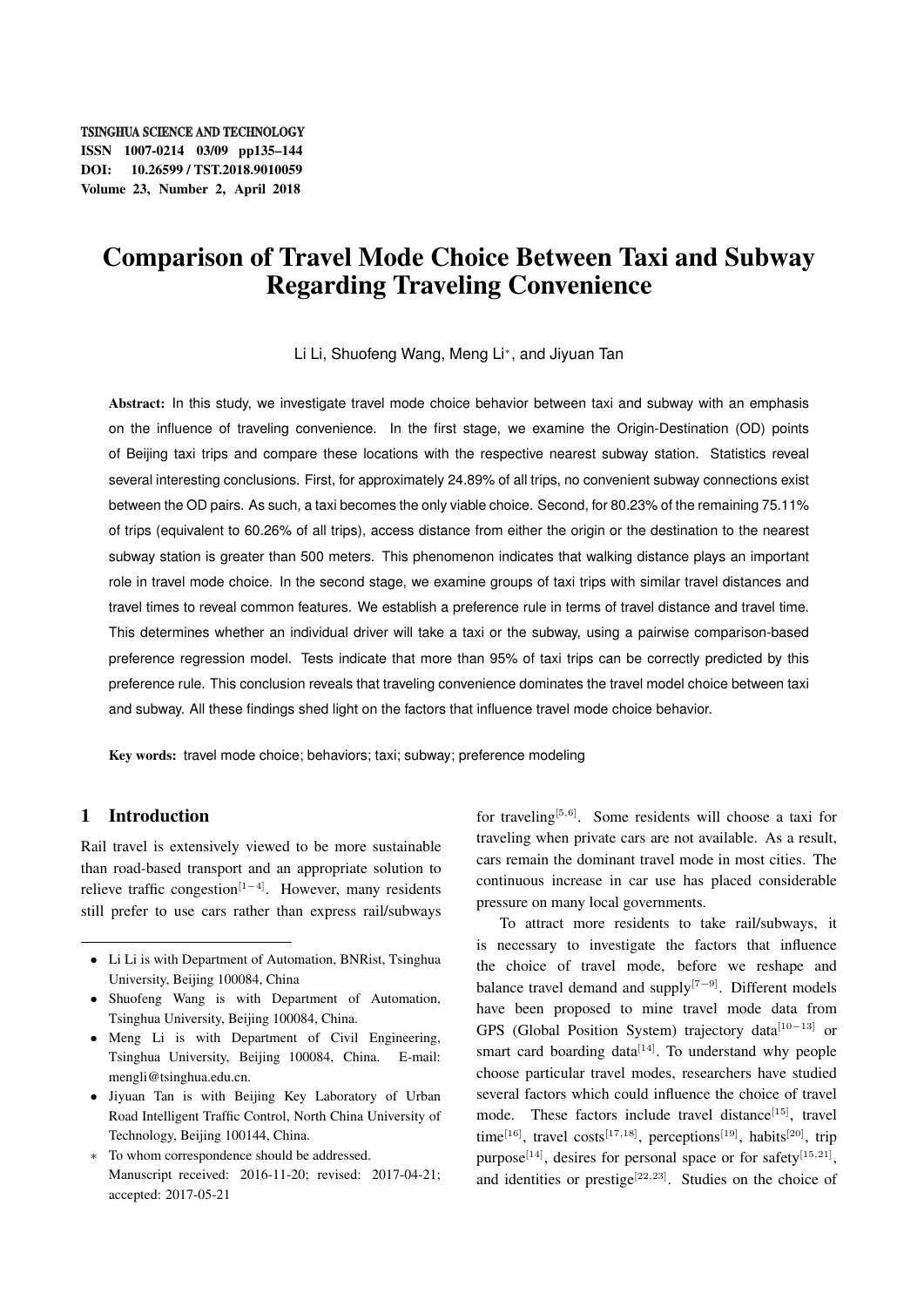travel model often concentrate on comparisons between private cars and public transport, cycling and walking. Recently, some comparisons have been made with taxis and subways. Oil prices, taxes on taxi use[5*,*17*,*18], and the price of rail/subway journeys[6*,*24] were found to alter the use rate of taxis, but not the governing factors. The reasons why people choose taxis and not the subway need to be further explored.

We carried out a questionnaire survey about travel mode choice between subway and taxi in Beijing, China. Almost all the interviewees said that "taking a taxi is more convenient than taking the subway" to explain their choice. According to the survey, convenience may be a mixture of factors, such as less walking, less travel time, fewer transfers, protection of privacy, having a seat, and so on.

In this study, we investigate a special case of the general problem of whether traveling convenience influences travel mode choice between taxi and subway. We found that we can explain the reasons for why most (more than 90%) passengers choose taxis by regarding traveling convenience as a mixture of travel time and travel distance (including walking distance). According to Occam's Razor, we simply regard convenience as a mixture of travel distance (including walking distance) and travel time in this study. Considering that the Beijing subway fare was very low during our investigation, then economic cost was not the reason for preferring taxis for traveling and here, economic cost is not taken as a component of convenience. Our study is based on taxi records collected in Beijing, a large city that has a rich network of subways and low subway fares. The study involves two stages.

In the first stage, we examine the Origin-Destination (OD) locations of 2 753 418 valid taxi trips in Beijing and compare them with the respective nearest subway stations. Statistics revealed several interesting conclusions. First, for approximately 24.89% of all trips, no convenient subway connection existed between the ODs. As such, the taxi was the only choice. Second, for 80.23% of the remaining 75.11% trips (equivalent to 60.26% of all trips), either the boarding or destination location was more than 500 m from the nearest subway station. This interesting phenomenon indicates that walking distance plays an important role in travel mode choice. Third, for 30.89% of the remaining 14.85% trips (equivalent to 4.59% of all trips), either the boarding or destination locations were at airports or railway stations. Surveys reveal that these long-journey passengers prefer taxis to subways mainly because they either carried heavy baggage

#### 136 *Tsinghua Science and Technology, April* 2018, 23(2): 135–144

or were unfamiliar with the subways in the city. Fourth, for 26.48% of the remaining 10.26% trips (equivalent to 2.72% of all trips), either the boarding or destination location was around famous tourist areas such as the Imperial Palace, the Summer Palace, and so on. These passengers may be tourists who took taxis because they were unfamiliar with the subways in the city.

In summary, for more than 85% of taxi trips, travel by taxi is more convenient than travel by subway. This finding indicates that travel convenience (particularly, a mixture of travel time and walking distance) is the dominant factor that drives people to select taxis rather than subways.

In the second stage, we examine groups of taxi trips with similar travel distances and travel times to reveal common features. In particular, we use a pairwise comparison-based regression model to establish a preference rule in terms of travel distance and time to determine whether a driver will take a taxi or the subway. Tests indicate that more than 95% of taxi trips can be correctly predicted by this preference rule. This conclusion reveals that traveling convenience dominates the travel mode choice between taxi and subway.

The rest of this paper is organized as follows. In Section 2, we explain the data used in this study and use it to provide a detailed presentation of our findings. In Section 3, we explain our definition of travel convenience and present the statistical results of the ODs of taxi trips. In Section 4, we explain how pairwise comparison-based preference regression model is used to analyze the taxi trips. Finally, we conclude the entire study in Section 5.

## 2 Data

#### 2.1 Beijing city and its subway systems

The Beijing metropolitan area covers  $16\;410\;{\rm km^2}$  and, since 2010 has more than 20 million residents, making it one of the most populous cities in the world.

The Beijing government began constructing the subway system in the early 1960s to simplify the daily lives of residents. By June 2014, the entire Beijing subway system comprised 17 subway lines and 233 unique stations (see Fig. 1).

The distance between two consecutive subway stations on the same line is usually less than 2 km. As such, the distance between any OD location and the nearest subway station is usually less than 1 km.

In the time period studied, the Beijing subway adopted a fixed charge policy for each subway trip. Every trip costs 2 Chinese Yuan (approximately 0.32 US dollars),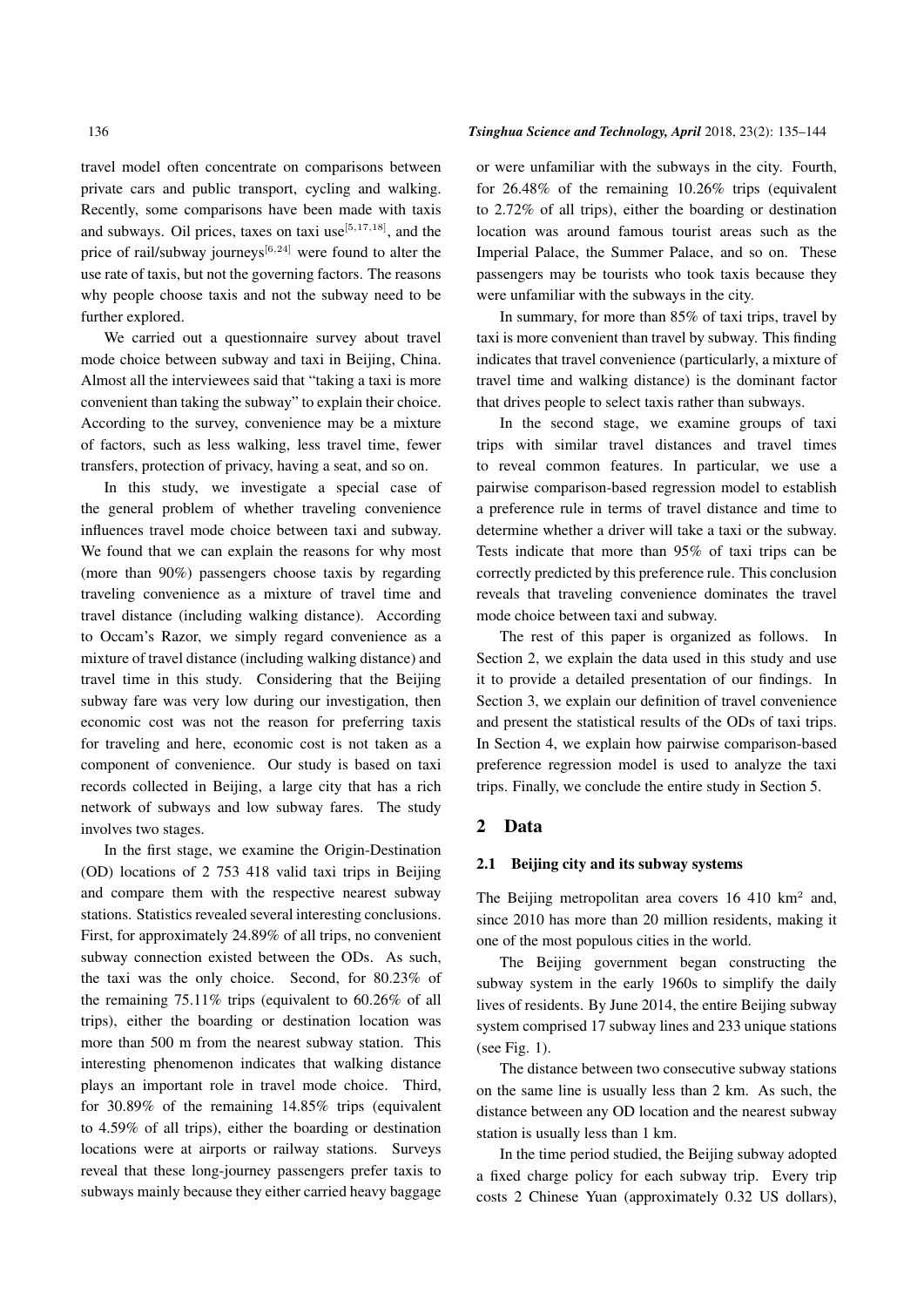

Fig. 1 Map of the Beijing metropolitan area and the layout of subways.

regardless of the ODs. Considering that this fare is very low, economic cost is not the reason that residents take taxis for traveling.

#### 2.2 Taxis in Beijing and the collected data

At present, about 66 000 taxis are running in Beijing. The charge for a taxi trip is mainly calculated based on the distance of the trip. In particular, the base fare is 13 Chinese Yuan (approximately 2.09 US dollars) for the first 3 km, and the passenger needs to pay 2.3 Chinese Yuan (approximately 0.37 US dollars) for each kilometer that he/she travels beyond that. Moreover, the low-speed  $(\leq$ 12 km/h) surcharge policy requires a passenger to pay 4.6 Chinese Yuan (approximately 0.74 US dollars) per 5 min during rush hours or 2.3 Chinese Yuan (approximately 0.37 US dollars) per 5 min during other periods of their travel.

As such, we determined that taking a taxi is usually more expensive than taking the subway if a resident wants to travel in Beijing. Thus, the price is not a major factor affecting the choice of taxi passengers. Therefore we do not take economic costs as a component of convenience.

In this study, we analyzed 3 681 718 taxi trip records collected from approximately 32 000 taxis that served in Beijing from June 1, 2014 to June 26, 2014. The weather in Beijing in June is good, and passengers do not take taxis to protect themselves from rain or cold weather. Each record in this taxi dataset consists of the following information: taxi ID, timestamp, current GPS position (longitude and latitude), and operation state of the investigated taxi. The taxi state contains the basic information useful for taxi management. In particular, the state of load/unload (whether this taxi is serving passengers or not) is labeled in each record. The sampling time interval for the same taxi is about 60 s.

By detecting the change in the load/unload state of each taxi, we can easily extract the ODs of every taxi trip. We filtered out trip data collected between 00:00*−*05:59 and 22:01*−*23:59 as the subway lines are closed at those times. We also filtered out any abnormal raw trip data with travel time less than 1 min or distance less than 1 km. Finally, 2 753 418 trips were extracted and investigated in this study.

Figure 2 shows the density map of all sampled taxi trip records in red. If an area contains more training samples, then its color is darker. We observe that only 1.5% taxi trips have a travel distance above 40.9 km and only 1.5% taxi trips have a travel time above 61.3 min. This indicates that a passenger may prefer other travel modes if either his/her travel distance is more than 40.9 km or his/her travel time will consume more than 61.3 min, under a confidence limit of 97%.

#### 2.3 Questionnaire survey

We carried out a questionnaire survey on travel mode choice between subway and taxi in Beijing, China. We received 460 validated questionnaires. 60% of interviewees were women and 40% were men. 60% were company employees, and 7% were under graduates, and 5.7% were civil servants, and 5.4% were teachers.

According to our survey, the top 3 factors that influence interviewees travel mode choice are convenience, travel cost, and travel speed as shown in Table 1. We investigated the reasons to take a taxi and the reason to take the subway.



Fig. 2 Density map of taxi trip records.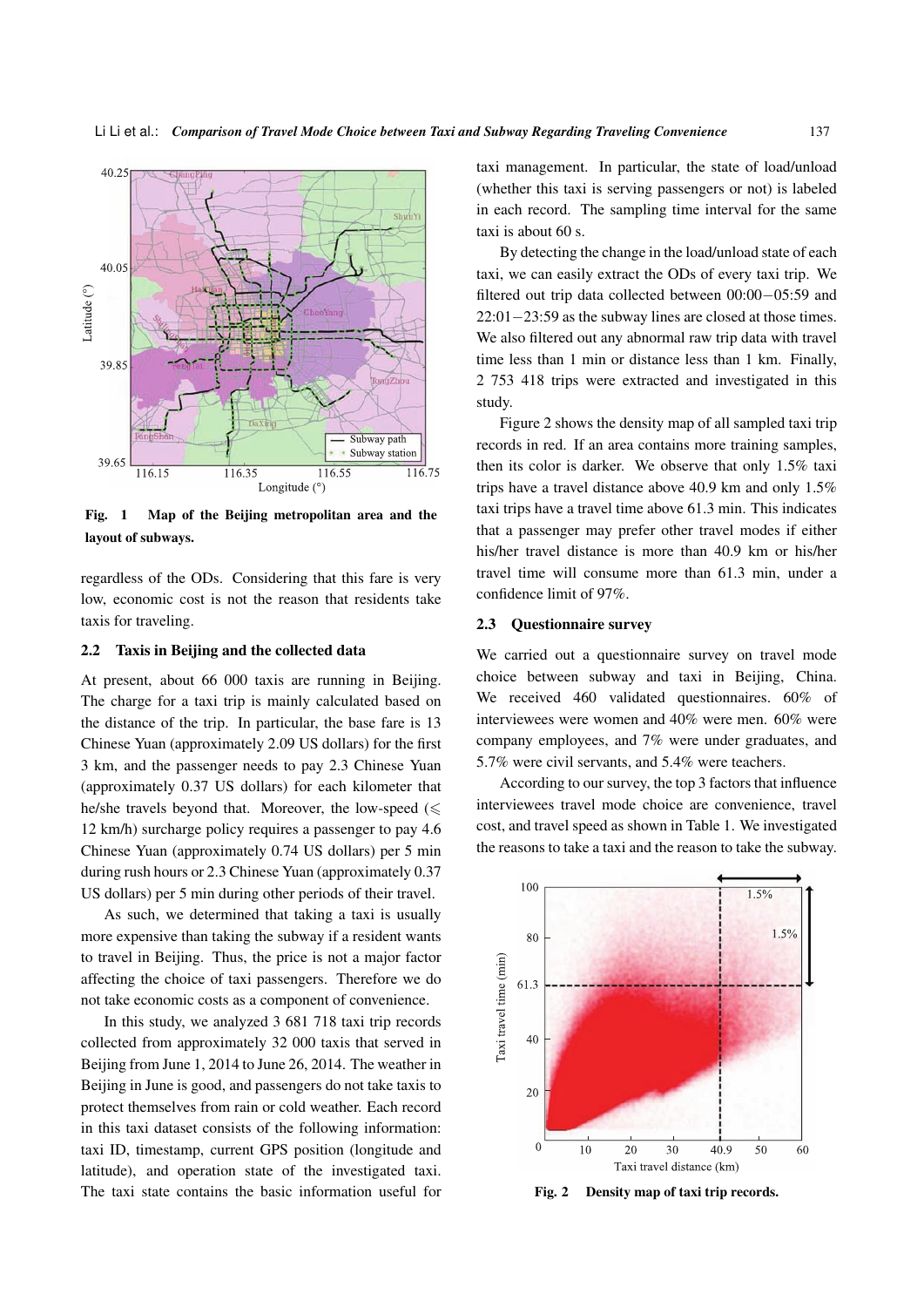From Table 2 we can see that the top 3 influencing factors to take a taxi and not the subway are walking distance, transfer number, and travel time. From Table 3 we can see that the top 3 influencing factors to take the subway and not a taxi are travel cost, walking distance, and travel time. Because the corresponding questions in Tables 1*−*3 are multiple choices questions, the sum of sample percentages is not equal to 1.

According to our survey, 71.2% of interviewees would only accept walking distance below 500 m when taking the subway. 93.3% interviewees would only accept a maximum of three transfers when taking subway. 96.5% of interviewees would only accept waiting times below 10 minutes when taking the subway. 94.9% of interviewees would only accept travel times less than three times that of the alternative taxi travel time.

## 3 Statistics on the Possible Influence of Travel Convenience

#### 3.1 Disciplines for traveling convenience comparison

Notably, so-called traveling convenience refers to a certain measure of service quality over several sets of travel

| Table 1 |  |  | Major factors concerned in travel mode choice. |  |  |  |  |
|---------|--|--|------------------------------------------------|--|--|--|--|
|---------|--|--|------------------------------------------------|--|--|--|--|

| Factor            | Sample percent $(\% )$ |
|-------------------|------------------------|
| Convenience       | 72.0                   |
| Travel cost       | 57.5                   |
| Travel speed      | 47.3                   |
| Comfort           | 30.8                   |
| Traffic condition | 25.4                   |
| Departure time    | 17.14                  |

#### Table 2 Reasons to take a taxi, not the subway.

| Reason                                  | Sample percent $(\% )$ |  |  |  |  |
|-----------------------------------------|------------------------|--|--|--|--|
| Walking distance of subway is too long  | 53.0                   |  |  |  |  |
| Transfer number of subway is too large. | 48.9                   |  |  |  |  |
| Travel time of taxi is less             | 32.4                   |  |  |  |  |
| Subway is close                         | 29.5                   |  |  |  |  |
| Subway is crowded                       | 27.6                   |  |  |  |  |
| No seat in subway                       | 7.3                    |  |  |  |  |
| No privation in subway                  | 19                     |  |  |  |  |

|  | Table 3 Reasons to take the subway, not a taxi. |  |  |  |  |  |  |  |
|--|-------------------------------------------------|--|--|--|--|--|--|--|
|--|-------------------------------------------------|--|--|--|--|--|--|--|

| Reason                                          | Sample percent $(\% )$ |
|-------------------------------------------------|------------------------|
| Subway is cheaper                               | 50.8                   |
| Origins/destinations are around subway stations | 50.5                   |
| Travel time of subway is less                   | 53.3                   |
| There is congestion in road                     | 42.3                   |
| There is a through subway                       | 27.6                   |
| No taxi is available                            | 7.3                    |

#### 138 *Tsinghua Science and Technology, April* 2018, 23(2): 135–144

between the investigated OD. According to the survey, convenience might be a mixture of factors such as less walking, less travel time, less transfer, protection of privacy, having a seat, and so on. In this study, we particularly take traveling convenience as a mixture of travel distance (including walking distance) and travel time. As mentioned before, we do not take economic cost as a component of convenience.

Naturally, if more than one travel mode is available, then travelers will take the travel mode that is most convenient. Although we cannot determine the exact form of traveling convenience for each traveler, we can derive several important disciplines for traveling convenience comparison.

The first discipline can be presented as follows: If taking Travel Mode A consumes significantly less travel time than taking Travel Mode B, then Travel Mode A is more convenient than Travel Mode B.

The second discipline can be presented as follows: If taking Travel Mode A requires a significantly shorter walking transfer than taking Travel Mode B, then Travel Mode A is more convenient than Travel Mode B.

If the travel convenience (particularly the mixture of travel time and walking distance due to Occam's Razor) is the dominant factor that drives several people to select taxis rather than subways, the statistical results of the collected taxi trips would show that the travel time or walking distance to the corresponding possible subway alternatives for most OD pairs is unacceptable. According to the survey, we take 500 m as the threshold to determine whether the walking distance is acceptable. If the corresponding subway travel time is more than three times the taxi travel time, we say the corresponding subway travel time is unacceptable.

## 3.2 Travel time and travel distance estimation for subway travel

We need to determine the travel time when taking subways and travel distance (especially the associated walking transfers) to validate the aforementioned disciplines based on taxi data. In this study, the travel time of taking the subway for a certain OD is calculated as follows:

$$
t_{\text{subway}}^{\text{OD}} = t_{\text{walking}}^{\text{O,O}_1} + t_{\text{subway}} + t_{\text{walking}}^{\text{D}_1, \text{D}} \tag{1}
$$

where  $t_{\text{walking}}^{O,O_1}$  and  $t_{\text{walking}}^{D_1,D}$  indicate the time consumed walking from the original location to the corresponding nearest subway station (station  $O_1$ ) and time consumed walking from the appropriate subway station (station  $D_1$ ) to the destination of a certain trip, respectively (see Fig.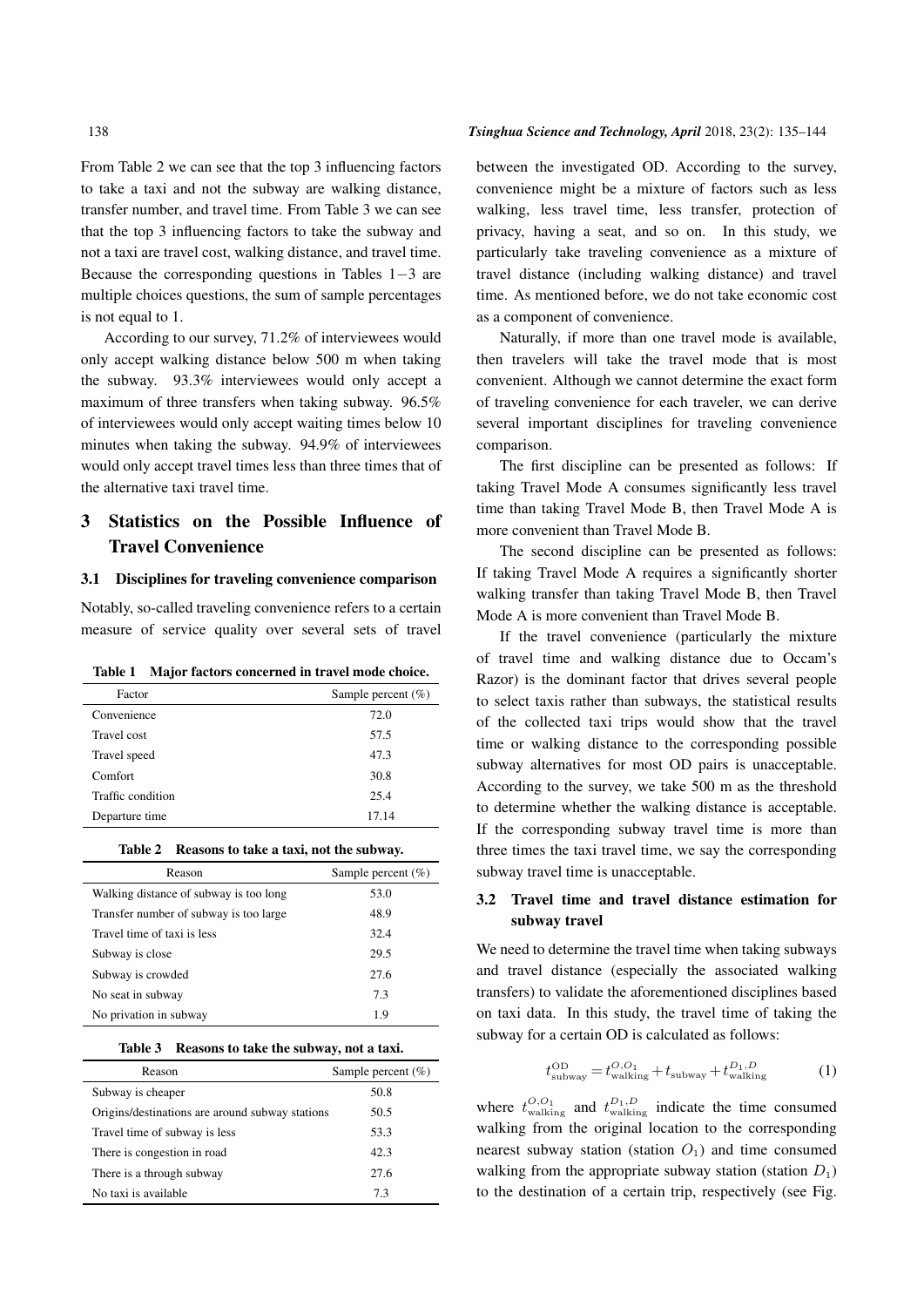3). *t*subway denotes the time needed to transfer from station  $O_1$  to station  $D_1$  by taking the subway. By checking the subway timetables, we can estimate the value of  $t_{\text{subway}}$ for each OD.

The estimation of walking transfer time cannot be accurate because of the heterogeneous features of people and streets. In this study, we calculate the approximate walking time from the original location to station  $O_1$  as follows:

$$
t_{\text{walking}}^{O,O_1} = D_{\text{walking}}^{O,O_1} / v_{\text{walking}}
$$
 (2)

where  $D_{\text{walking}}^{O,O_1}$  denotes the walking distance between the two places, and  $v_{\text{walking}} = 6 \text{ km/h}$  is the velocity of walking.

We assume that the positions of the original location and station  $O_1$  are  $[x_O, y_O]$  and  $[x_{O_1}, y_{O_1}]$ , where *x* and *y* denote the horizontal and vertical coordinates, respectively, and subscripts  $O$  and  $O_1$  indicate the original location and station  $O_1$ , respectively. Then, the walking distance can be approximately estimated as follows:

$$
D_{\text{walking}}^{O,O_1} = \sqrt{(x_O - x_{O_1})^2 + (y_O - y_{O_1})^2}
$$
 (3)

The travel time  $t_{\text{taxi}}^{OD}$  of each taxi trip and the travel distance of each taxi trip  $D_{\text{taxi}}^{OD}$  can be directly measured from the dataset.

#### 3.3 Statistical analysis results

We investigate the distribution of  $t_{\text{subway}}^{\text{OD}}/t_{\text{tax}}^{\text{OD}}$ and  $\max(D_{\text{walking}}^{O,O_1}, D_{\text{walking}}^{D_1, D})$  to verify whether the travel time or walking distance of the corresponding possible subway alternatives for most OD pairs is unacceptable. The



Fig. 3 Illustration of the comparison between taxi route and subway route.

distribution of  $t_{\text{subway}}^{\text{OD}}/t_{\text{taxi}}^{\text{OD}}$  and  $\max(D_{\text{walking}}^{\text{O},\text{O}_1}, D_{\text{walking}}^{\text{D}_1,\text{D}})$ are shown in Fig. 4. From Fig. 4a, we can see that for 24.89% OD pairs the corresponding subway travel time  $t_{\text{subway}}^{\text{OD}}$  is estimated to be three times higher than the corresponding taxi travel time  $t_{\text{taxi}}^{\text{OD}}$ ; hence, the travel time of the corresponding possible subway alternatives for those OD pairs is unacceptable. In Fig. 4b, we can see that for 83.73% of OD pairs the walking distance between OD locations and corresponding nearest subway stations is more than 500 m and then the walking distance of the corresponding possible subway alternatives for those OD pairs is unacceptable. It should be noted that for 60.26% of OD pairs the travel time of the corresponding possible subway alternative is acceptable but the walking distance is unacceptable.

In summary, for 85.15% of the OD pairs in the investigated taxi trips, the travel time or walking distance taking the subway as the travel mode goes beyond the acceptable threshold. This finding proved that travel convenience is a dominant factor that affects the selection of travel mode.

Furthermore, among the undiscussed 14.85% of all trips (408 770 trips), either the original location or the destination of 126 259 trips (approximately 30.89% of those 408 770 trips, equivalent to 4.59% of all the trips) was located in an airport or railway station. The reasons for these passengers taking a taxi may be that needed to take many bags with them or were unfamiliar with the subways in the city.

For the remaining 10.26% of all trips (282 511 trips), either the original location or the destination of 74 800 trips (approximately 26.48% of those 282 511 trips, equivalently 2.72% of all the trips) were in famous tourist areas such as the Imperial Palace and the Summer Palace. These passengers may be tourists who took taxis because they were unfamiliar with the subways in the city.

For the remaining 7.54% of all trips (207 711 trips), the reason for taking a taxi remains uncertain and is partly related to special personal preference (see Fig. 5).

We also examine the possible influence of sampling time. Figure 6 shows the statistical analysis result for 345 656 taxi trips sampled during rush hours (7:30*−*8:30 and 17:30*−*18:30). During rush hours, the subway is crowded and passengers may choose taxis for comfort rather than travel time or walking distance.

From Fig. 6 we can see that the travel time or walking distance of taking the subway as the travel mode goes beyond the acceptable threshold for 86.29% taxi trips during rush hour. This indicates that the aforementioned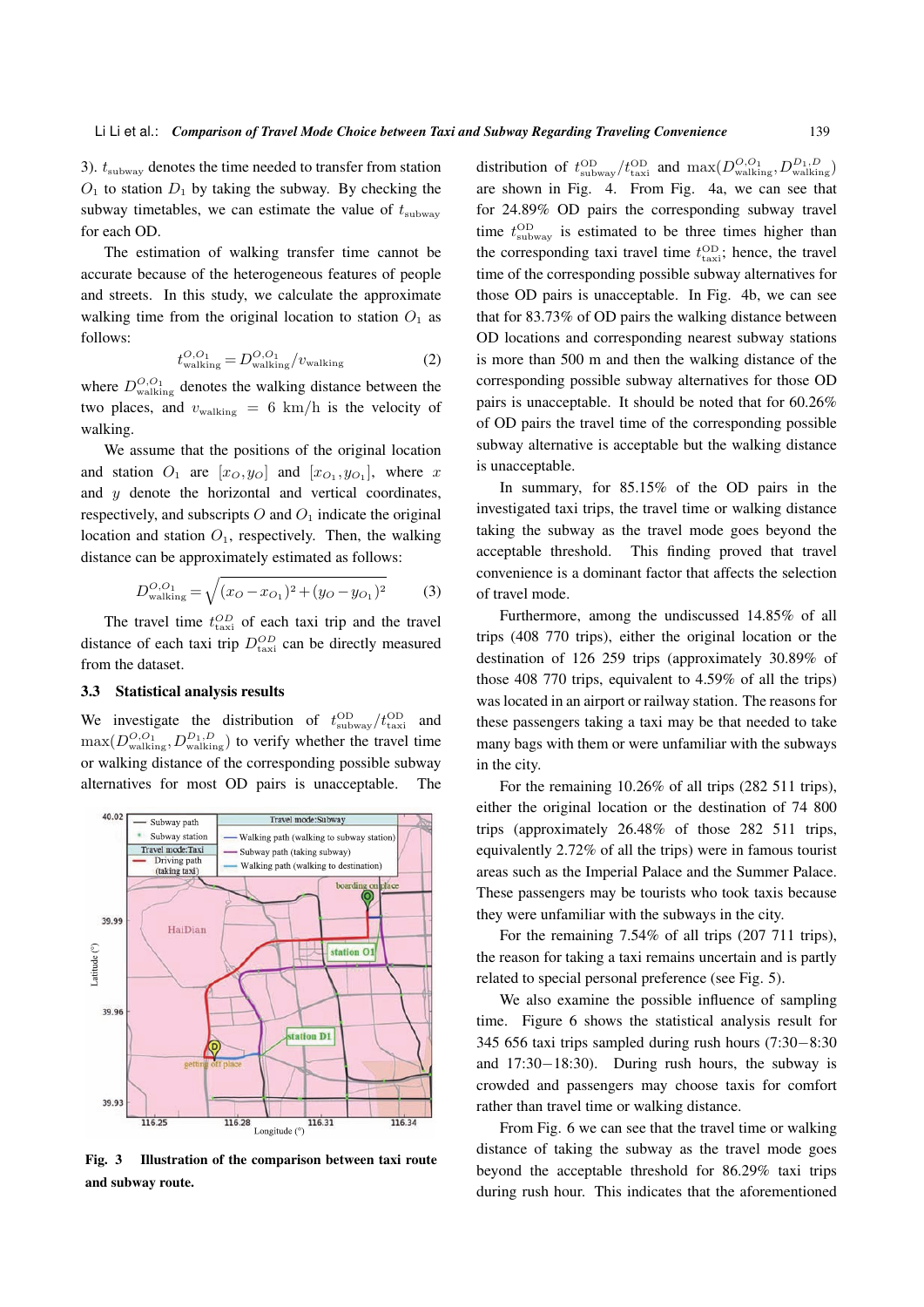

Fig. 4 Cumulative distribution: (a) the ratio of subway travel time to taxi travel time; (b) walking distance.



Fig. 5 Proportion of different types of trips.



Fig. 6 Proportion of different types of trips during rush hours.

conclusions also hold for trips during rush hour. Travel convenience is also a dominant factor in the selection of travel mode during rush hour. Tests for trips sampled solely on weekdays, weekends, daytime, or nighttime also support the aforementioned conclusions.

## 4 Travel Mode Preference Modeling

#### 4.1 Preference decision rule model

To further characterize the relationship between travel mode choice and travel convenience (particularly travel distance and travel time), we applied a pairwise comparison-based logistic regression model<sup>[25]</sup> to establish a preference decision rule whether passengers prefer taxi or subway travel when facing an OD pair. We define  $(A_i, B_i)$  as the corresponding option pair for each OD  $pair OD_i$ , where  $A_i = (A_{i1}, A_{i2})$  and  $B_i = (B_{i1}, B_{i2})$ .  $A_{i1}$  and  $A_{i2}$  are the corresponding taxi travel distance and taxi travel time, respectively.  $B_{i1}$  and  $B_{i2}$  are the corresponding subway travel distance and subway travel time, respectively. In this study, the unit of travel distance is 10 km, and the unit of time is one hour.  $P(A_i > B_i)$ denotes the probability of taking a taxi, not the subway, for OD pair  $OD_i$ . Given the option pair  $(A_i, B_i)$ , if we calculate  $P(A_i > B_i) > 0.5$ , then the passenger would prefer to take a taxi, not the subway.

We further assume that the probability of taking a taxi rather than the subway is logistically distributed and can be expressed as follows:

$$
P(A_i > B_i) = \frac{1}{1 + \exp(\beta^{\mathrm{T}} \phi(B_i) - \beta^{\mathrm{T}} \phi(A_i))}
$$
 (4)

where  $\phi$  is the mapping function, and  $\beta$  is the regression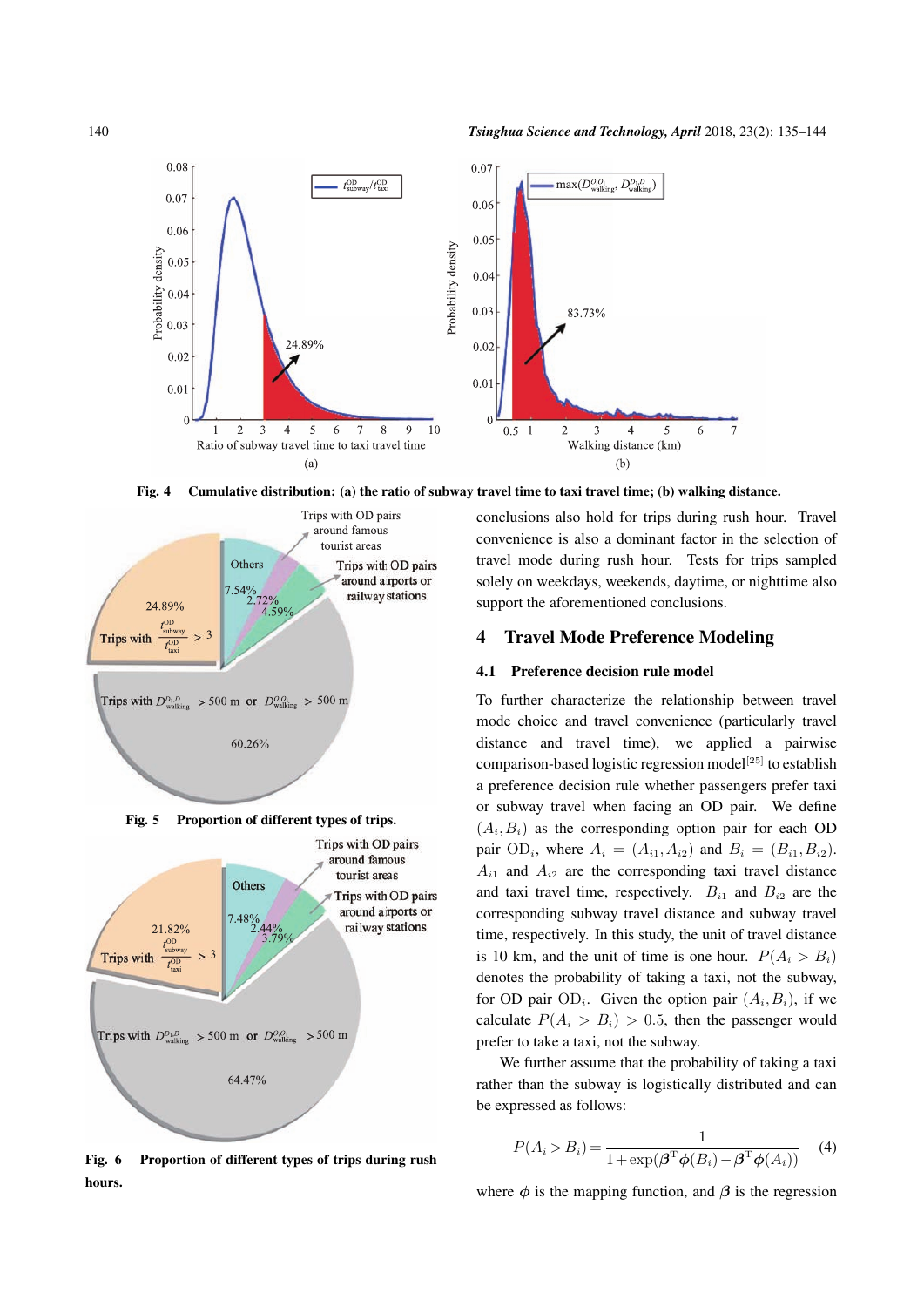parameter that needs to be determined. In this study, we selected the nonlinear mapping function  $\phi$  to determine the distribution features of taxi trips as discussed in Section 2, which can be expressed as follows:

$$
\phi(A_i) = (A_{i1}^2, \sqrt{2}A_{i1}A_{i2}, A_{i2}^2)^{\mathrm{T}},
$$
  
\n
$$
\phi(B_i) = (B_{i1}^2, \sqrt{2}B_{i1}B_{i2}, B_{i2}^2)^{\mathrm{T}}
$$
\n(5)

We calculated the likelihood function  $L(\beta)$  for each option pair  $(A_i, B_i)$  to determine the regression parameter *β* as follows:

$$
L(\boldsymbol{\beta}) = \prod_{i=1}^{i=N} P(A_i, B_i)
$$
 (6)

By applying the maximum likelihood estimator<sup>[26,27]</sup>, we can derive the best estimation of  $\beta$  as  $\hat{\beta}$ .

After several mathematical derivations, the decision surface can be written as the following equation:

$$
\hat{\boldsymbol{\beta}}^{\mathrm{T}}(\boldsymbol{\phi}(B_i) - \boldsymbol{\phi}(A_i)) = 0 \tag{7}
$$

As such, we can simplify the preference decision rule  $P(A_i > B_i) > 0.5$  as follows: If  $\hat{\beta}^{\text{T}}(\phi(B_i) - \phi(A_i)) > 0$ , then the passenger prefers to take the subway. Otherwise, the passenger prefers to take a taxi rather than the subway.

The assumed decision surface  $\hat{\boldsymbol{\beta}}^{\mathrm{T}}(\boldsymbol{\phi}(B_i) - \boldsymbol{\phi}(A_i)) = 0$ consists of a pair of hyperbolic curves. However, only a part of the upper curve is valid because the travel time and distance are positive. The decision rule indicates that any

corresponding subway option located above this curve will not be preferred.

#### 4.2 Results

We randomly divided the total taxi trip records and their corresponding possible subway alternatives into 3 parts. We derive 3 estimations of  $\beta$  as  $\hat{\beta}_1$  =  $[2.24, -5.97, -12.03], \hat{\boldsymbol{\beta}}_2 = [1.91, -3.77, -5.03], \hat{\boldsymbol{\beta}}_3 =$ [2*.*77*,−*5*.*85*,−*12*.*87] based on the 3 parts of the data.

We designed a type of validation test to prove the effectiveness of the proposed preference rule. For example, we assume taxi option  $A_i$  with travel distance 14 km and travel time 24 min. We observed few taxi trips with these exact parameters. As such, we relaxed our sampling requirements and selected all the observed taxi trips  $\bar{A}_i$  whose taxi travel distance falls within  $A_{i1}$   $\in$ [13 km, 15 km] and taxi travel time falls within  $A_{i2} \in$ [21 min*,*27 min]. Then, we examined the corresponding subway options  $\overline{B}_i$  and checked whether all these  $\overline{B}_i$ located above the decision surface.

Figure 7a plots three different decision surfaces  $\hat{\boldsymbol{\beta}}^{\mathrm{T}}(\boldsymbol{\phi}(B_i) - \boldsymbol{\phi}(A_i)) = 0$  with different values of  $\hat{\boldsymbol{\beta}}$ . We can see that these decision surfaces are very similar in the first quadrant.

Figure 7b plots all 45 934 corresponding subway options  $\overline{B}_i$ , where the 45 838 subway options above the decision surfaces are denoted by blue stars and the 96 subway options below the decision surfaces are denoted



Fig. 7 Illustration of the decision surface given a taxi option  $A_{i1} \in [13 \text{ km}, 15 \text{ km}]$  and  $A_{i2} \in [21 \text{ min}, 27 \text{ min}]$ : (a) the decision surface contains a pair of hyperbolic curves, but only the solid curve part is valid because the travel time and distance are positive and (b) the preference prediction results.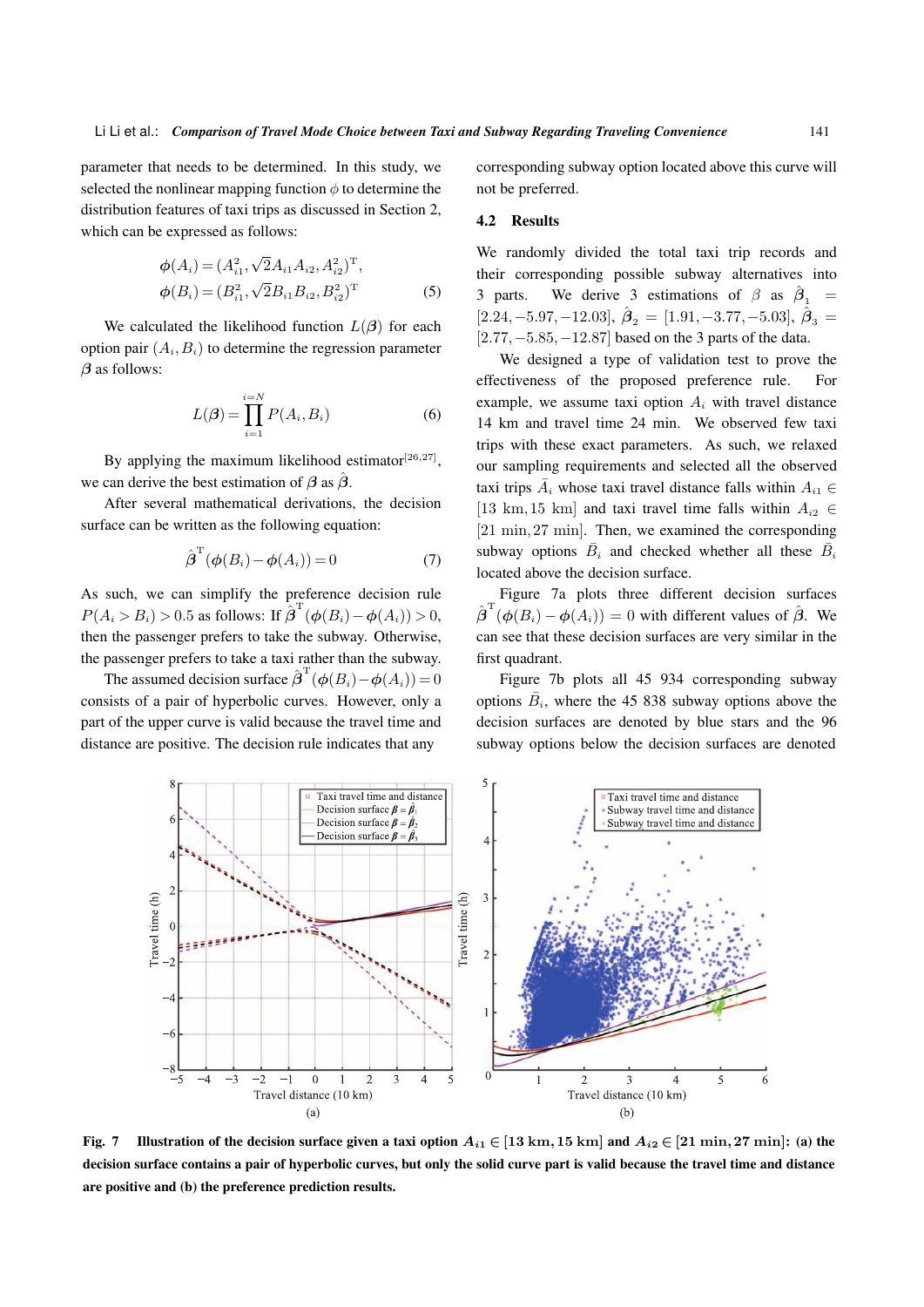by green stars. For the decision surface with  $\hat{\beta} = \hat{\beta}_1$ , there are 13 subway options above it. For the decision surface with  $\hat{\beta} = \hat{\beta}_2$ , there are 92 subway options above it. For the decision surface with  $\hat{\beta} = \hat{\beta}_3$ , there are 44 subway options above it. In other words, at least 99.79% of subway options  $\overline{B}_i$  are located above the decision surface. This high accuracy indicates that the proposed preference decision rule works well.

We choose  $\hat{\beta} = \hat{\beta}_1$  as the best estimation of  $\beta$ . Similarly, we randomly selected 100 groups of data to validate the decision correctness of the obtained preference rule. The results indicate that more than 95% of the observed taxi trip records can be successfully predicted for each group of data. This finding proves that the proposed preference rule can determine when a passenger takes a taxi rather than the subway, if the travel distances and times are given. This conclusion also reveals that convenience (particularly travel distance and travel time) dominate the travel model choice between taxi and subway.

## 5 Conclusion

The subway is regarded as an economical and appropriate solution to relieve traffic congestion. Government also encourages passengers to take subways. However, in several cities, including Beijing, many people still travel by taxi even when subway travel is cheaper. Understanding the factors that influence travel mode choice is critical to attract more passengers to rail/subways in the future.

In this paper, we examine taxi trip records collected in Beijing to reveal the dominant factors influencing passengers travel mode choice between taxi and subway. Tests on taxi travel records show that traveling convenience (particularly, a mixture of travel time and walking distance) is the dominant factor. For more than 85% of investigated taxi trips, the travel time or walking distance involved in taking the subway goes beyond an acceptable threshold.

Further, we established a preference decision rule in terms of traveling convenience (a mixture of travel time and distance) to determine whether a passenger will take a taxi or the subway, based on a preference regression model. Tests indicate that more than 95% of taxi trips can be correctly predicted by this preference decision rule.

These findings shed light on ways to attract more passengers to rail/subways. Governments should try to reduce the walking distance to subway stations. Building more subway stations is an apparent solution. In addition, the rise in bike sharing, such as the Ofo bike and the

#### 142 *Tsinghua Science and Technology, April* 2018, 23(2): 135–144

Mobike, may also help reduce the walking distance. Governments should also try to reduce the travel time in the subway itself by attempting to increase through subway lines and decrease the number of transfers.

#### Acknowledgment

This work was supported in part by the National Natural Science Foundation of China (Nos. 61603005 and 61503007) and the Beijing Municipal Science and Technology Project (No. D171100000317002).

#### References

- [1] P. Knoppers and T. Muller, Optimized transfer opportunities in public transport, *Transportation Science*, vol. 29, no. 1, pp. 101–105, 1995.
- [2] A. Spencer and A. Wang, Light rail or busway? comparative evaluation for a corridor in Beijing, *Journal of Transport Geography*, vol. 4, no. 4, pp. 239–251, 1996.
- [3] C. Nie, H. Z. Wen, and X. F. Fan, The spatial and temporal effect on property value increment with the development of urban rapid rail transit: An empirical research, *Geographical Research*, vol. 29, no. 5, pp. 801– 810, 2010.
- [4] D. Salon, J. Wu, and S. Shewmake, Impact of bus rapid transit and metro rail on property values in Guangzhou, China, *Transportation Research Record*, no. 2452, pp. 36– 45, 2014.
- [5] Y. C. Chiou, R. C. Jou, and C. H. Yang, Factors affecting public transportation usage rate: Geographically weighted regression, *Transportation Research Part A: Policy and Practice*, no. 78, pp. 161–177, 2015.
- [6] J. Eagling and T. Ryley, An investigation into the feasibility of increasing rail use as an alternative to the car, *Transportation Planning and Technology*, vol. 38, no. 5, pp. 552–568, 2015.
- [7] W. Bohte and K. Maat, Deriving and validating trip purposes and travel modes for multi-day GPS-based travel surveys: A large-scale application in the Netherlands, *Transportation Research Part C: Emerging Technologies*, vol. 17, no. 3, pp. 285–297, 2009.
- [8] D. N. Tang, M. Yang, and M. H. Zhang, Travel mode choice modeling: A comparison of Bayesian networks and neural networks, *Applied Mechanics and Materials*, vols. 209–211, pp. 717–723, 2012.
- [9] Z. Li and D. Hensher, Prospect theoretic contributions in understanding traveller behaviour: A review and some comments, *Transport Reviews*, vol. 31, no. 1, pp. 97–115, 2011.
- [10] A. Bolbol, T. Cheng, I. Tsapakis, and J. Haworth, Inferring hybrid transportation modes from sparse GPS data using a moving window SVM classification, *Computers, Environment and Urban Systems*, vol. 36, no. 6, pp. 526–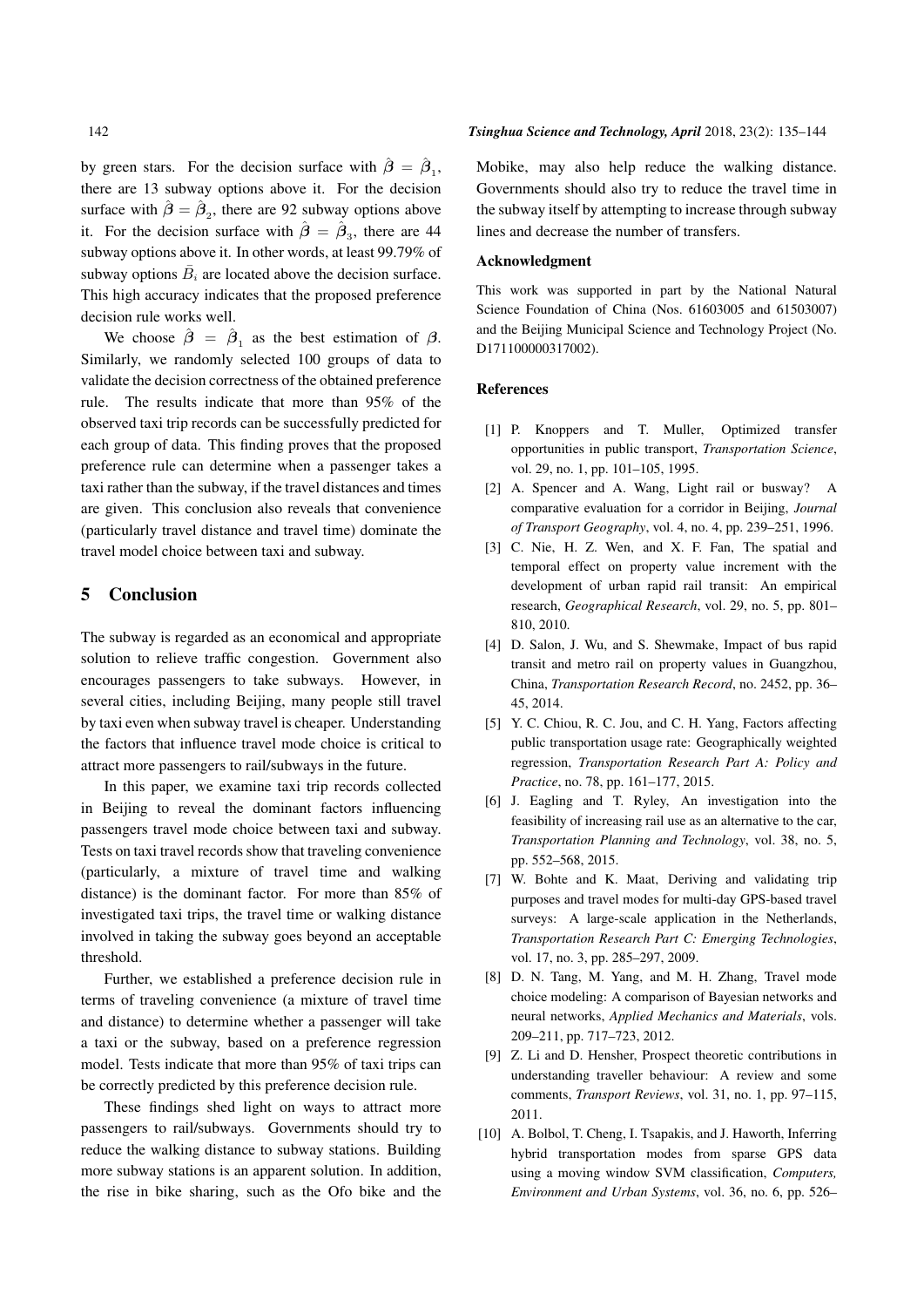537, 2012.

- [11] H. Gong, C. Chen, E. Bialostozky, and C. T. Lawson, A. GPS/GIS method for travel mode detection in New York City, *Computers, Environment and Urban Systems*, vol. 36, no. 2, pp. 131–139, 2012.
- [12] Y. Liu, C. Kang, S. Gao, Y. Xiao, and Y. Tian, Understanding intra-urban trip patterns from taxi trajectory data, *Journal of Geographical Systems*, vol. 14, no. 4, pp. 463–483, 2012.
- [13] G. Xiao, Z. Juan, and C. Zhang, Travel mode detection based on GPS track data and Bayesian networks, *Computers, Environment and Urban Systems*, vol. 54, pp. 14–22, 2015.
- [14] T. Kusakabe and Y. Asakura, Behavioural data mining of transit smart card data: A data fusion approach, *Transportation Research Part C: Emerging Technologies*, vol. 46, pp. 179–191, 2014.
- [15] N. McDonald, Active transportation to school: Trends among US schoolchildren, 1969-2001, *American Journal of Preventive Medicine*, vol. 32, no. 6, pp. 509–516, 2007.
- [16] J. Anable and B. Gatersleben, All work and no play? The role of instrumental and affective factors in work and leisure journeys by different travel modes, *Transportation Research Part A Policy and Practice*, vol. 39, nos. 2&3, pp. 163–181, 2005.
- [17] Z. J. Wang, X. H. Li, and H. Chen, Impact evaluation of a mass transit fare change on demand and revenue utilizing smart card data, *Transportation Research Part A: Policy and Practice*, vol. 77, pp. 213–224, 2015.
- [18] B. Leng, H. Du, J. Wang, L. Li, and Z. Xiong, Analysis of taxi drivers' behaviors within a battle between two taxi apps, *IEEE Transaction on Intelligent Transportation Systems*, vol. 17, no. 1, pp. 296–300, 2016.
- [19] C. Lee, X. Zhu, J. Yoon, and J. Varni, Beyond distance:



Li Li is currently an associate professor with Department of Automation, Tsinghua University, Beijing, China, working in the fields of complex and networked systems, intelligent control and sensing, intelligent transportation systems, and intelligent vehicles. He received the PhD degree in systems and industrial

engineering from University of Arizona, USA, in 2005. Dr. Li had published over 70 SCI indexed international journal papers and over 70 international conference papers as a first/corresponding author.

Children's school travel mode choice, *Ann. Behav. Med.*, vol. 45, no. S1, pp. 55–67, 2013.

- [20] B. Lanken, H. Aarts, A. V. Knippenberg, and C. V. Knippenberg, Attitude versus general habit: Antecedents of travel mode choice, *Journal of Applied Social Psychology*, vol. 24, no. 4, pp. 285–300, 1994.
- [21] E. Mann and C. Abraham, The role of affect in UK commuters' travel mode choices: An interpretative phenomenological analysis, *British Journal of Psychology*, vol. 97, no. 2, pp. 155–176, 2006.
- [22] N. Murtagh, B. Gatersleben, and D. Uzzell, Multiple identities and travel mode choice for regular journeys, *Transportation Research Part F Traffic Psychology and Behaviour*, vol. 15, no. 5, pp. 514–524, 2012.
- [23] D. Lois, J. A. Moriano, and G. Rondinella, Cycle commuting intention: A model based on theory of planned behaviour and social identity, *Transportation Research Part F Traffic Psychology and Behaviour*, vol. 32, pp. 101– 113, 2015.
- [24] S. Flügel, A. H. Halse, J. D. D. Ortúzar, and L. I. Rizzi, Methodological challenges in modelling the choice of mode for a new travel alternative using binary stated choice data - The case of high speed rail in Norway, *Transportation Research Part A: Policy and Practice*, vol. 78, pp. 438–451, 2015.
- [25] J. P. Arias-Nicolás, C. J. Pérez, and J. Martín, A logistic regression-based pairwise comparison method to aggregate preferences, *Group Decision and Negotiation*, vol. 17, no. 3, pp. 237–247, 2008.
- [26] E. L. Lehmann and G. Casella, *Theory of Point Estimation.* Springer, 1999.
- [27] G. Casella and R. L. Berger, *Statistical Inference, 2nd edition.* Pacific Grove, CA, USA: Duxbury and Thomson Learning, 2002.



Shuofeng Wang is currently a PhD student studying at Department of Automation, Tsinghua University, China. He mainly studies travel behavior analysis. He received the MS degree in control science and engineering from Tsinghua University, China, in 2017.